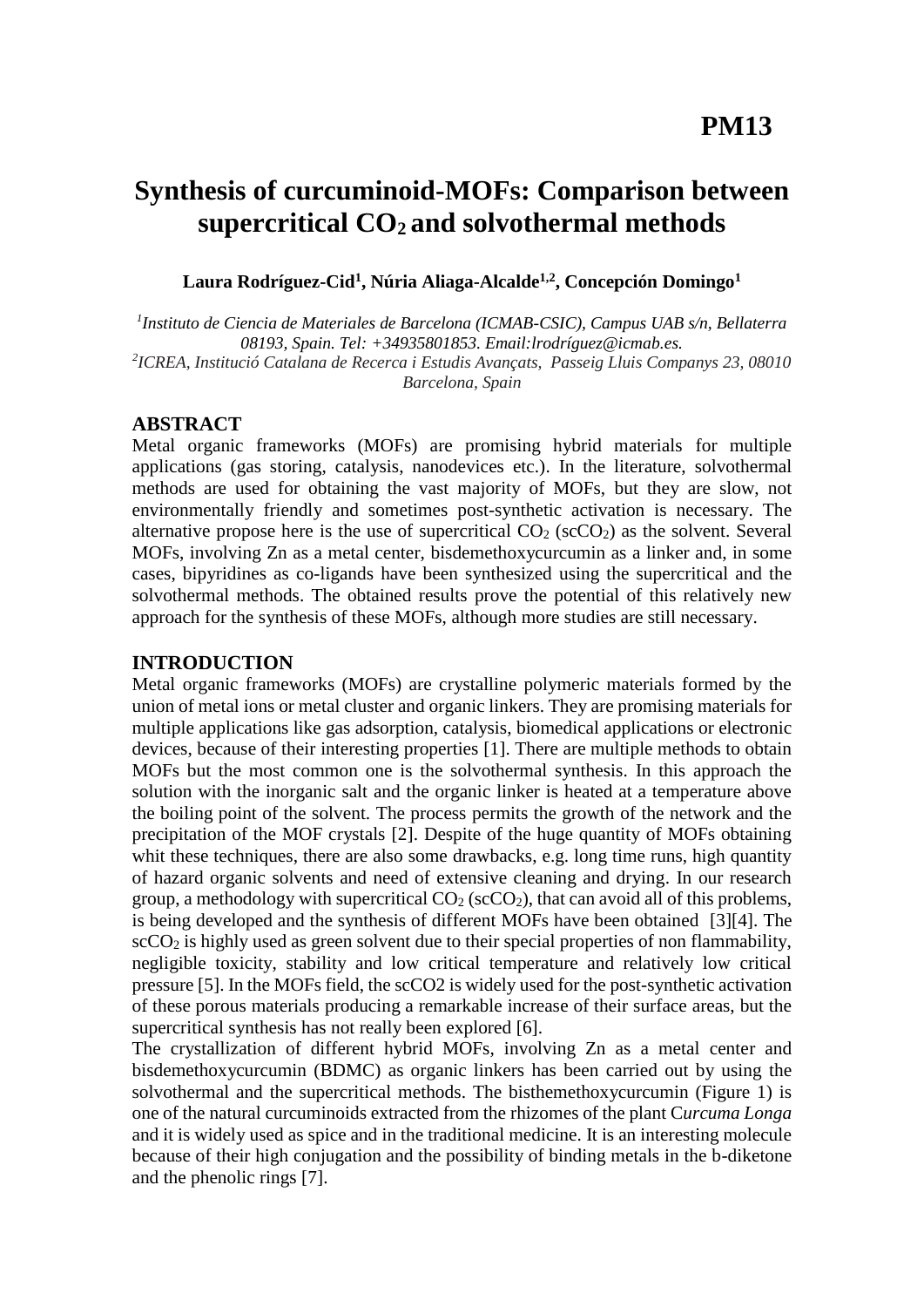

Furthermore, the used of co-ligands has been studied using the bipyridine linkers present in the Figure 2. According whit the literature, the use of additional bipyridine organic ligands modified the characteristic of the MOFs, increasing the dimensionality and rigidity helping crystallization, changing the pore size or altering their properties [8][9].



**Figure 2**. Structure and IUPAC name of the bipyridine ligands

The proposed future applications for these new MOFs are its use as active part of transistors, but more characterizations and optimizations should be done to reach this aim. There are already some positive results for MOFs achieved in this field [10].

## **MATERIALS AND METHODS**

#### **Materials**

The metal precursors used, Zinc acetate dihydrate  $(Zn(OAc)<sub>2</sub>.2H<sub>2</sub>O)$  and Zinc acetylacetonate dehydrate  $(Zn(acac)<sub>2</sub>, 2H<sub>2</sub>O)$  and the co-ligands  $(4,4'-Bipyridine, 1,2-)$ Bis(4-pyridyl)ethylene and 1,3-Bis(4-pyridyl)propane), were provided by Sigma Aldrich and the BDMC was synthetized using the Pabon method [11]. The reactants necessary for this synthesis (acetyl acetonate, boric acid, 4-hidroxybenzaldehide, tributilborate and n-butylamine) were supplied by abcr GmbH and the compressed CO2 by Carburos Metálicos S.A. The ethyl acetate for the curcuminoid synthesis was purchased in CARLO ERBA Reagents S.A.S. and the ethanol for the MOF synthesis in Panreac Química SLU.

## **Methods**

#### **ScCO<sup>2</sup> method**

The  $\text{scCO}_2$  synthesis was carried out in high-pressure equipment formed by the  $\text{CO}_2$ bottle, a pump, a pressure and temperature controller and a stainless-steel reactor of 100 mL volume (Thar process). In a 10 ml pyrex vial, 150 mg of BDMC, the corresponding amount of  $Zn(acac)_2$  or  $Zn(OAc)_2$  (ratio 1:1) are added. In the experiments whit a coligand the correspondent bipyridine ligand was also incorporated obtaining a ratio of 1:1:1. Then, 2ml of Absolut ethanol as a co-solvent and a small magnetic stir bar were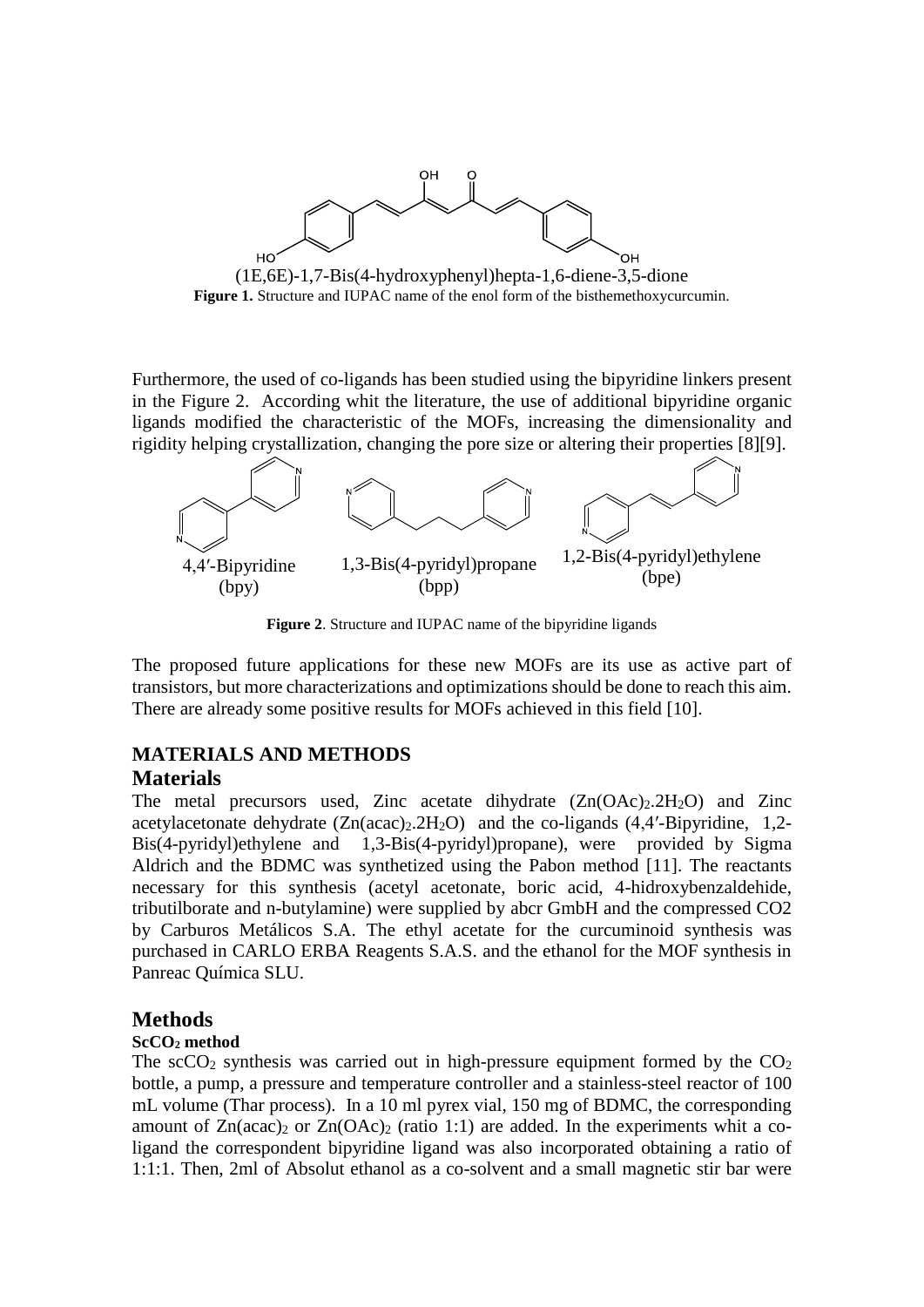added, the vial was capped with filter paper and placed within the reactor. The system was heated to 60ºC or 40ºC and pressurized to 150 bars and maintained at these conditions during 72h under stirring (150 rpm). After the reaction time and the slow depressurization the product is obtained as a crystalline powder completely dry inside of the vial.

#### **Solvothermal method**

The solvothermal synthesis method was adapted from one previously described in the literature for the synthesis of a curcumin-MOF[12]. In a 10 ml pressure resistant pyrex vial with a hermetic tap, 30 mg of BDMC, the corresponding amount of  $Zn(acac)<sub>2</sub>$  or  $Zn(OAc)$ <sub>2</sub> (ratio 1:1) are added. In the experiments whit a co-ligand the correspondent bipyridine ligand was also incorporated obtaining a ratio of 1:1:1. Then they are solubilized in 2 ml of Absolut ethanol and placed during few seconds in an ultrasonic bath. Finnally, the vial is placed in an oven at 80ºC during 72h, obtaining the MOF crystals in the walls and the bottom of the vial. Before the obtaining of the crystals, they are cleaned whit fresh ethanol and dried.

#### **Characterization**

The products were characterized using different techniques. The crystallinity has been studied using powder X-ray diffraction (XRD), with a Siemens D5000. The structure of some products was elucidated by single crystal XRD in the Alba Synchrotron. For the crystals without the size or the quality need for this technique, elemental analysis was used to qualitatively elucidate the molecular formulas. The weight percentage of C, H, and N was measured in a Flash EA2000 Thermo Fisher Scientific analyzer. Surface area was determined by N2 adsorption at 77 K using an ASAP 2000 Micromeritics instrument and the BET equation. Samples were previously outgassed under reduced pressure at 60 ºC for 24 h. The Morphological characteristics were studied using scanning electron microscopes (SEM, Quanta FEI 200).

## **RESULTS**

The summary of the reactions carried out in the solvothermal method is presented in Table 1, and for  $scCO<sub>2</sub>$  in Table 2.

| Ligand      | Co-ligand | <b>Metal salt</b>     | <b>Solvent</b> | <b>Temperature</b><br>(°C) | Time (h) |
|-------------|-----------|-----------------------|----------------|----------------------------|----------|
| <b>BDMC</b> |           | $Zn(OAc)_2$           | Ethanol        | 80                         | 72       |
| <b>BDMC</b> |           | Zn(acac) <sub>2</sub> | Ethanol        | 80                         | 72       |
| <b>BDMC</b> | bpy       | $Zn(OAc)_2$           | Ethanol        | 80                         | 72       |
| <b>BDMC</b> | bpy       | Zn(acac)              | Ethanol        | 80                         | 72       |
| <b>BDMC</b> | bpp       | $Zn(OAc)_2$           | Ethanol        | 80                         | 72       |
| <b>BDMC</b> | bpp       | Zn(acac) <sub>2</sub> | Ethanol        | 80                         | 72       |
| <b>BDMC</b> | bpe       | $Zn(OAc)_2$           | Ethanol        | 80                         | 72       |
| <b>BDMC</b> | bpe       | Zn(acac)              | Ethanol        | 80                         | 72       |

**Tabla 1**. Solvothermal experiments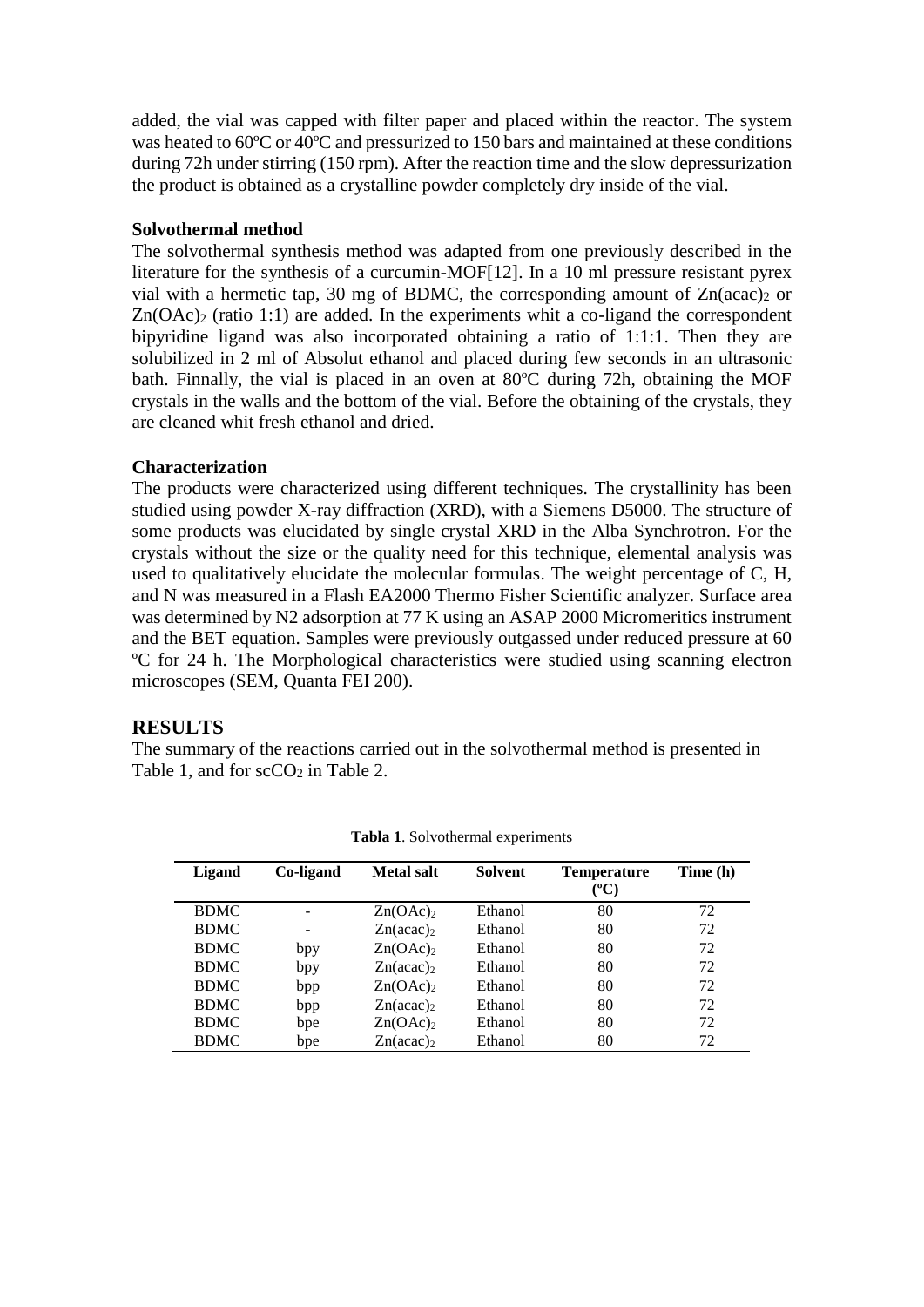| Ligand      | Co-ligand | <b>Metal salt</b>     | <b>Solvent</b> | <b>Temperature</b> | Time (h) | <b>Pressure</b> |
|-------------|-----------|-----------------------|----------------|--------------------|----------|-----------------|
|             |           |                       |                | (°C)               |          | (bar)           |
| <b>BDMC</b> |           | Zn(OAc)               | Ethanol        | 60                 | 72       | 150             |
| <b>BDMC</b> |           | Zn(acac) <sub>2</sub> | Ethanol        | 60                 | 72       | 150             |
| <b>BDMC</b> | bpy       | $Zn(OAc)_2$           | Ethanol        | 60                 | 72       | 150             |
| <b>BDMC</b> | bpy       | Zn(acac)              | Ethanol        | 60                 | 72       | 150             |
| <b>BDMC</b> | bpp       | $Zn(OAc)_2$           | Ethanol        | 60                 | 72       | 150             |
| <b>BDMC</b> | bpp       | Zn(acac)              | Ethanol        | 60                 | 72       | 150             |
| <b>BDMC</b> | bpp       | Zn(acac)              | Ethanol        | 40                 | 72       | 150             |
| <b>BDMC</b> | bpe       | $Zn(OAc)_2$           | Ethanol        | 60                 | 72       | 150             |
| <b>BDMC</b> | bpe       | Zn(acac)              | Ethanol        | 60                 | 72       | 150             |

Tabla 2.Supercritical CO<sub>2</sub> experiments

The product of the solvothermal reaction between  $Zn(OAc)_2$  and the BDMC is crystalline, as shown by the XRD profile (Figure 3). However, the product of the same reaction but using as metal salt  $Zn(acac)<sub>2</sub>$  is a precipitate and in the  $scCO<sub>2</sub>$  an amorphous materials is produced with both salts.



**Figure** 3. XRD patter of the estructure obtaining in the solvothermal reaction between  $Zn(Oac)_2$ , and BDMC

The use of the bpy and bpp and  $Zn(OAc)_2$  in the solvothermal method, allows the obtaining of crystals whit enough quality to be resolved in the synchrotron. The structures (Figures 4 and 5) have the formula  $Zn_2(BDMC)_4(Bpy).H_2O$ . EtOH and Zn4(BDMC)4(prBipy)2. 2EtOH.



**Figure 4.** (a) Structure of the MOF Zn<sub>2</sub>(BDMC)<sub>4</sub>(Bpy), and (b)Extended structure of the MOF  $Zn_2(BDMC)_4(Bpy)$ .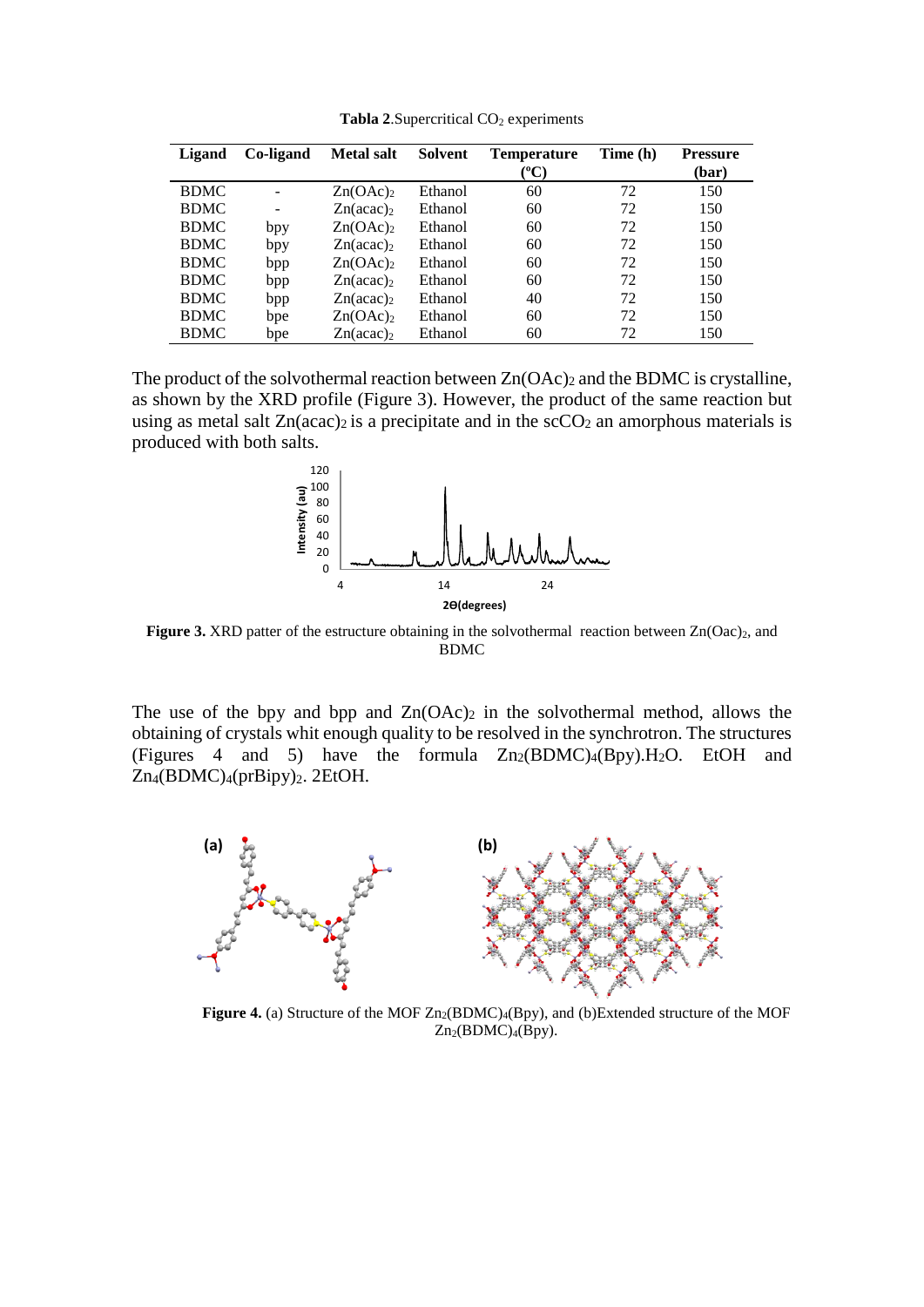

**Figure 5.** (a) Structure of the MOF Zn<sub>4</sub>(BDMC)<sub>4</sub>(prBipy)<sub>2</sub>, and (b)Extended structure of the MOF  $Zn_4(BDMC)_4(prBipy)_2$ .

In the case of the bpe with the same metal salt, the product cannot be resolved, but the XRD indicated high crystallinity (Figure 6).



**Figure 6.** XRD patter of the estructure obtaining in the solvothermal reaction between  $Zn(Oac)_2$ , BDMC and bpe.

The use of  $Zn(acac)$ <sub>2</sub> produce a precipitate, except in the reaction whit bpe, where crystals whit the same XRD patter as the ones resolved are obtained. The used of co-ligands in the supercritical approach results in an improvement of the crystallinity. In the reactions whit bpy and bpe whit  $Zn(acac)$ <sub>2</sub> at 60<sup>o</sup>C and at 40<sup>o</sup>C in the case of the bpp a crystalline powder is obtained as the XRD patters prove (Figure 7). The reaction whit the bpp at 60ºC produced an amorphous powder, possibly due the proximity between the work temperature and the boiling point of the molecule. All the products obtained are crystalline powders and their size make impossible their resolution in the synchrotron.



**Figure 7. (a) XRD patter of the estructure obtaining in the**  $\text{SCO}_2$  **reaction between**  $\text{Zn}(\text{OAc})_2$ **, BDMC** and bpy, **(b)** XRD patter of the estructure obtaining in the  $\text{scCO}_2$  reaction between  $\text{Zn}(\text{OAc})_2$ , BDMC and bpp at 40°C, and (c) XRD patter of the estructure obtaining in the scCO<sub>2</sub> reaction between  $Zn(OAc)$ , BDMC and bpe.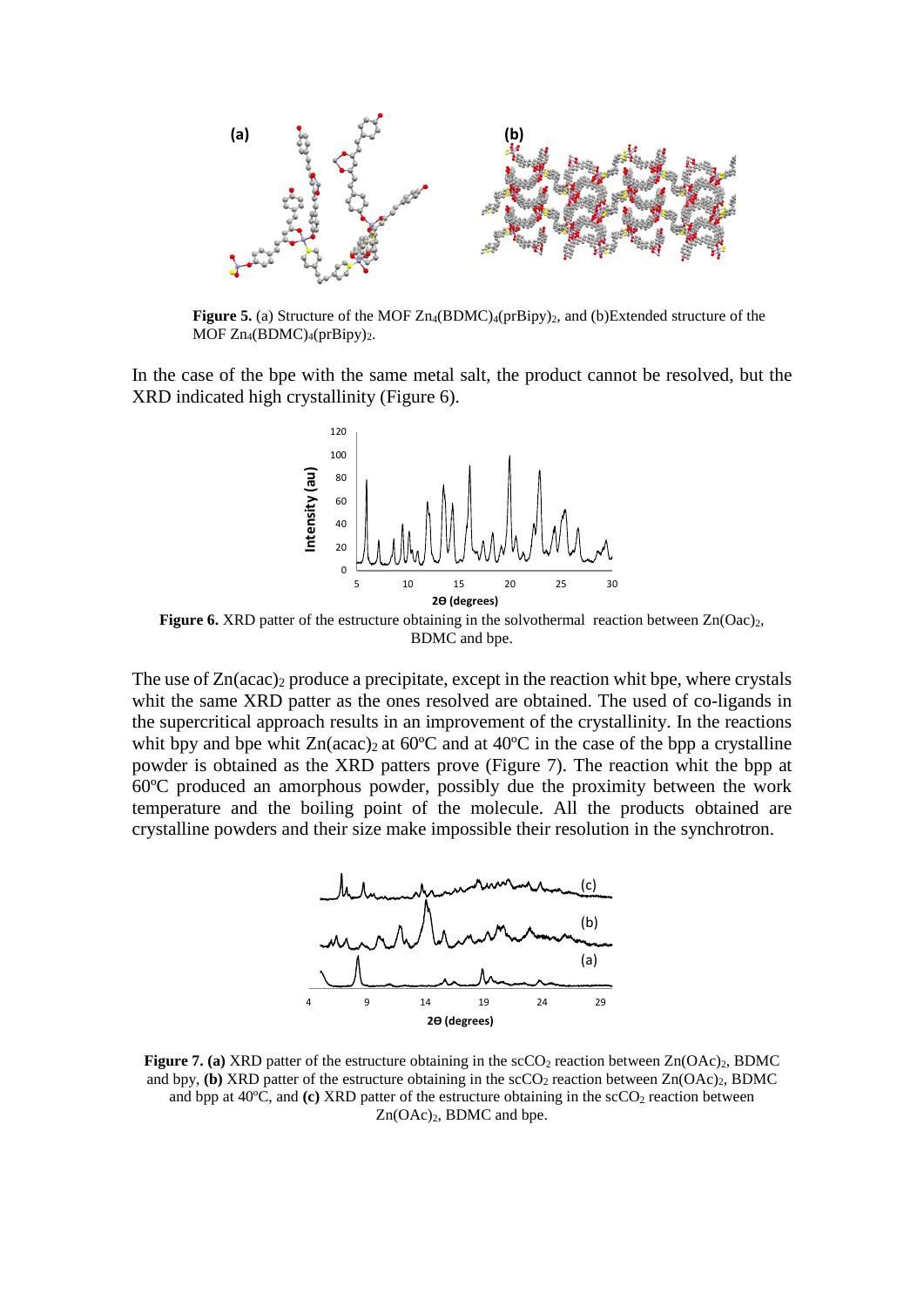The products obtained in the supercritical reactions whit  $Zn(OAc)$  are in general less crystalline than whit the other metal salt, possibly because of the lower solubility of the acetate in  $\sec O_2$ . The SEM pictures of the solvothermal and the  $\sec O_2$  products are presented in Figure 8. Observing the scale, the size of the crystals obtained in the solvothermal method is bigger than in the  $\text{scCO}_2$ . Moreover, in the solvothermal samples different individual blocks depending of the co-ligand are observed and in some cases (b and c), this blocks form bigger spherical structures (spherulites).





In all the experiments in which a co-ligand is used, the XRDs were compared whit those of blanks whitout the BDMC in order to verify if both organic linkers are participating in the reaction.

Bases on the results of  $N_2$  adsorption, all the structures obtained had a really low surface area, although the theorical calculations of the resolved structures disagree. For this reason, different post-synthetical activations are being done in order to improve this surface area values.

#### **CONCLUSIONS**

In this work, several new MOF structures combining the natural organic molecule bisthemethoxycurcumin and metal salts of Zn have been obtaining. The benefits of the use of co-ligands, specifically bipyridines, have been tested, proving their ability to promote the formation of crystalline products. The synthesis was performed using both solvothermal and supercritical methods, obtaining new structures. In addition, some of the structures of the solvothermal synthesis have the quality necessary to be resolved in the synchrotron. Regarding of the  $\sec O_2$  samples, extended characterization is taking place. Simultaneously, the process is being optimize to obtain large well-crystallized crystals. Finally, having as objective their use as active part of transistor, some parameters